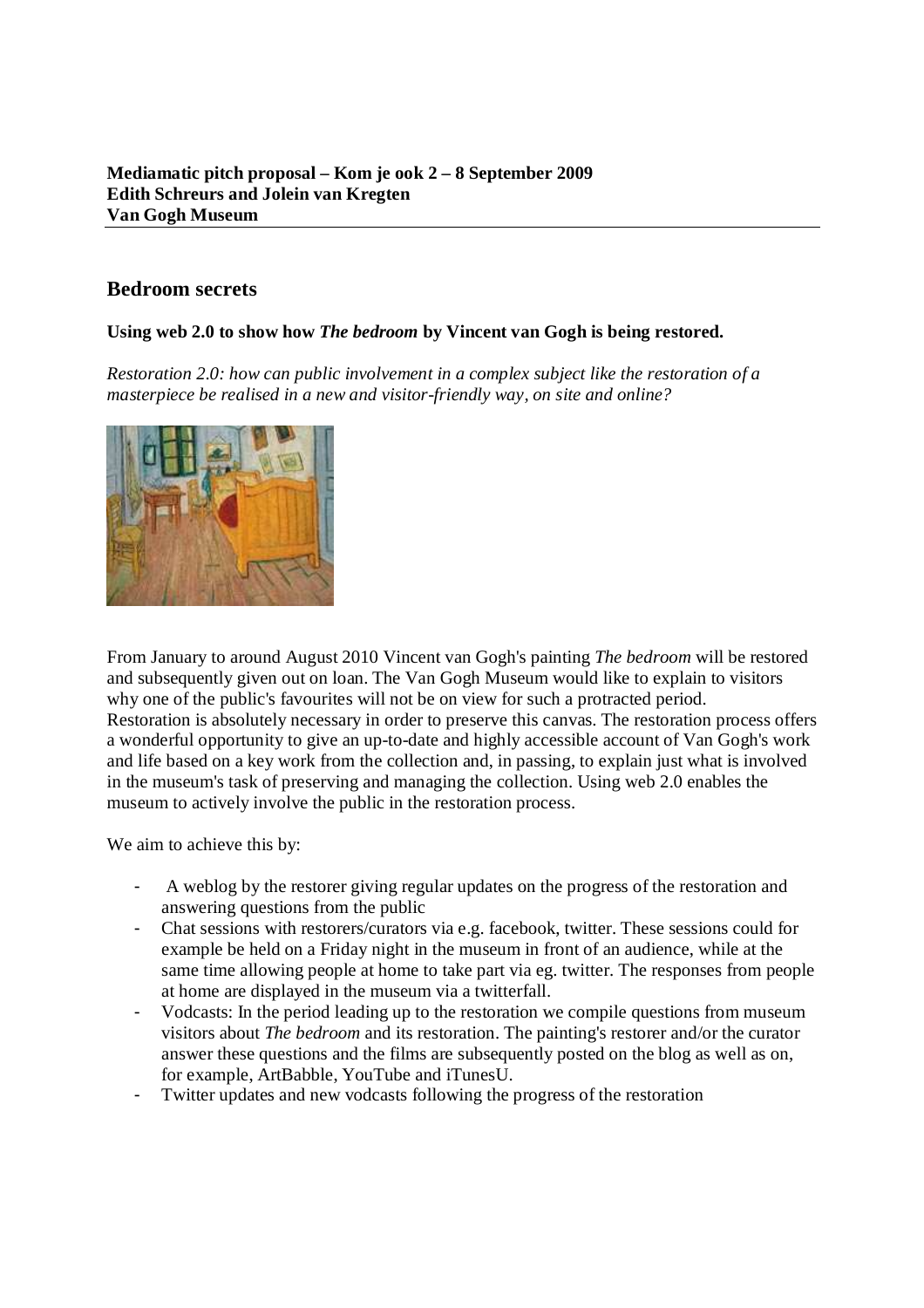VIP visits to the restoration studio. The best online posts about the restoration win a visit to the restoration studio. Such visits, too, will be film and posted on the weblog, ArtBabble etc.

#### *What are you looking to achieve? And why?*

With this project and the associated use of web 2.0 we want to:

- Offer the public a glimpse behind the scenes of the work being done in the Van Gogh Museum (management and preservation of the collection); we want to show that the museum does more than simply put art works on display
- Involve visitors (online and on site) in the restoration process by asking them before and during the restoration process what they want to know about it
- Broaden and enhance the extent of public knowledge about Van Gogh
- Strengthen the ties with visitors, online and on site

A complex process like restoration usually takes place away from the public gaze -- 'behind closed doors'. We want to make that process accessible, among others by using web 2.0.

#### *Who is your target audience*?

We're targeting various groups:

- Lifelong learners. People who are looking for greater insight, who want to know more about the painting, the research and the restoration process.
- People all over the world who are interested in the artist Vincent van Gogh
- Visitors to the museum from home and abroad, online and on site.

### *What is it that makes your new project innovative? (Eg. new section of the public, new forms of cooperation, new type of distribution, new product, new work processes?)*

By implementing a mix of various web 2.0 media to explain to a broad-based audience what's involved in the restoration process, using social network tools widely used by the public itself, a complex subject can be made easily accessible. What's more, by using web 2.0 we can initiate a lively discussion and exchange of information between members of the public themselves and between the public and the museum. By more closely linking the various web 2.0 applications -- and ideally integrating them fully with one another -- you create a system of mutual reinforcement, for example Flickr photo's on blog, Facebook, Hyves and website, with people being referred via Twitter. Videos on the blog can be posted via ArtBabble and from there users can access related content via 'notes'.

#### *Why is it important that you use web 2.0?*

With web 2.0 we can involve the public in a complex subject in an accessible, user-friendly and playful manner. Web 2.0 also provides the possibility to connect the inside world of the museum with the outside world and vice versa.

#### *What help and/or expertise do you require in working out your project plan?*

The Van Gogh Museum is already fairly active in various web 2.0 media, such as Facebook, Flickr, Hyves, Youtube and ArtBabble, but we feel there's still a lot more to be gained, particularly as regards: